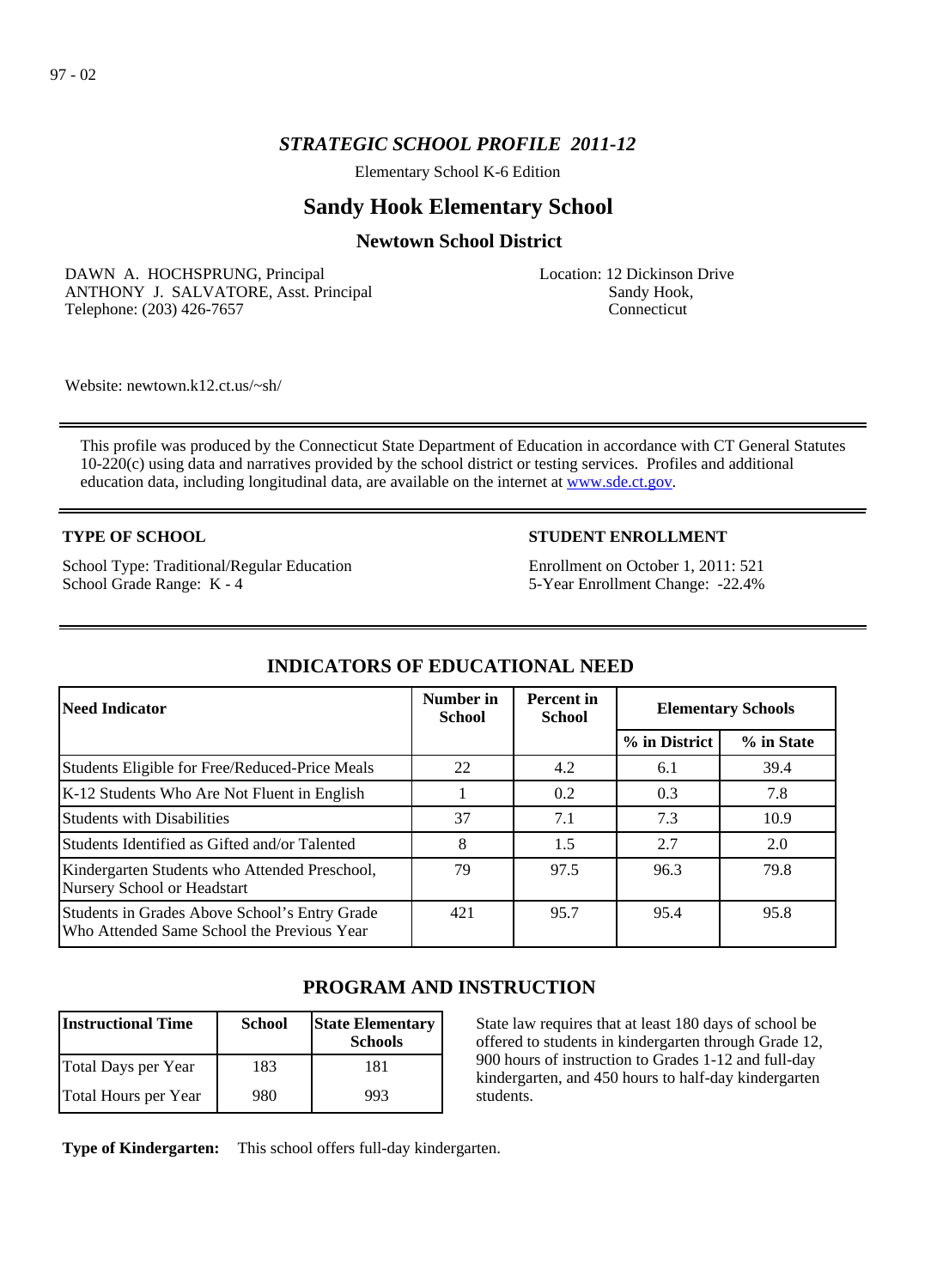| <b>Average Class Size</b> | <b>School</b> | <b>District</b> | <b>State</b> |
|---------------------------|---------------|-----------------|--------------|
| Kindergarten              | 16.2          | 16.0            | 18.5         |
| Grade 2                   | 18.7          | 18.4            | 19.7         |
| Grade 5                   | N/A           | N/A             | N/A          |

**Required Hours of Instruction Per Year in Selected Subject Areas Grade 2 School School State** 

Art 26 31 Computer Education 20 16 English Language Arts 518 518 488 Health  $17$  18 Library Media Skills 22 20 Mathematics 209 200 Music  $22$  32 Physical Education 50 50 39 Science 73 Social Studies 27 67 World Languages and the U and the U and the U and the U and the U and the U and the U and the U and T and T and T and T and T and T and T and T and T and T and T and T and T and T and T and T and T and T and T and T and T

## **World Language**

Formal instruction (at least 1 hour per week) in a world language is not offered in this school.

#### **Lunch**

An average of 30 minutes is provided for lunch during full school days.

| <b>Special Programs</b>                                                                                                 | <b>School</b> | <b>Elementary Schools</b> |              |
|-------------------------------------------------------------------------------------------------------------------------|---------------|---------------------------|--------------|
|                                                                                                                         |               | <b>District</b>           | <b>State</b> |
| % of K-12 Students in Bilingual Education Program or<br>Receiving English as a Second Language Services                 | 0.2           | 0.3                       | 7.8          |
| % of Identified Gifted and/or Talented Students Who Received<br><b>Services</b>                                         | 87.5          | 98.6                      | 81.1         |
| % of Special Education Students Attending This School Who<br>Spent Over 79% of Their Time with Their Non-Disabled Peers | 91.9          | 85.9                      | 78.8         |

#### **LIBRARY AND COMPUTERS**

Free on-line access to periodicals, newspapers, and other resources is available to all Connecticut schools through the Connecticut Digital Library at www.iconn.org.

| <b>Instructional Computers and Library</b><br><b>Materials</b> | <b>School</b> | <b>Elementary Schools</b> |              |
|----------------------------------------------------------------|---------------|---------------------------|--------------|
|                                                                |               | <b>District</b>           | <b>State</b> |
| # of Students Per Computer                                     | 3.8           | 3.6                       | 2.8          |
| % of Computers with Internet Access                            | 100.0         | 100.0                     | 97.4         |
| % of Computers that are High or Moderate<br>Power              | 100.0         | 100.0                     | 94.2         |
| # of Print Volumes Per Student*                                | 41.1          | 37.5                      | 29.7         |
| # of Print Periodical Subscriptions                            | 22            | 21                        | 11           |

\*Because a certain number of volumes are needed for a library of adequate breadth and depth, a small school may need a higher number of volumes per student.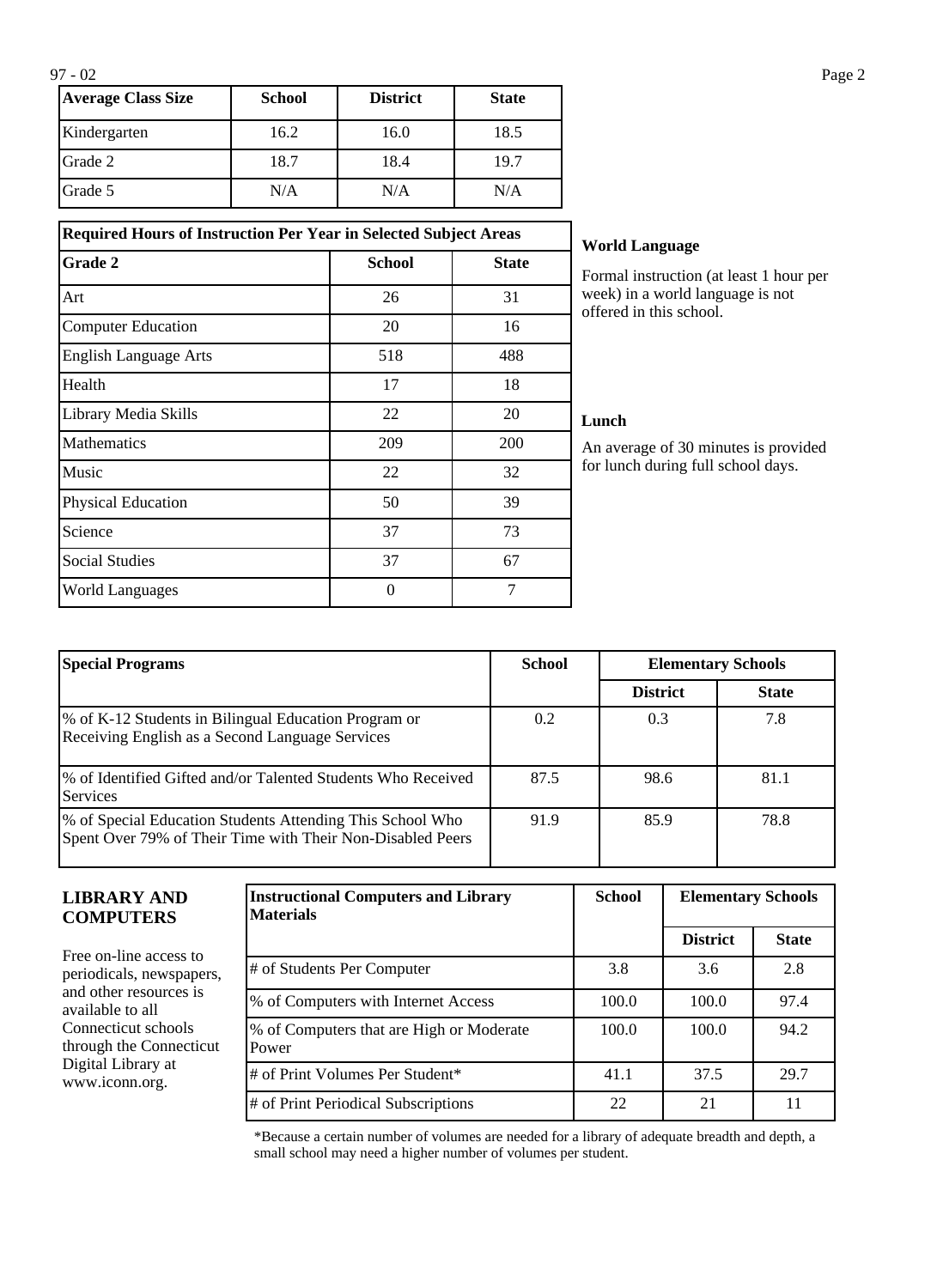## **SCHOOL STAFF**

| <b>Full-Time Equivalent Count of School Staff</b>   | In the full-time                                                                |       |                                    |
|-----------------------------------------------------|---------------------------------------------------------------------------------|-------|------------------------------------|
| General Education:<br>Teachers and Instructors      |                                                                                 | 31.64 | equivalent count,<br>staff members |
|                                                     | Paraprofessional Instructional Assistants                                       | 5.96  | working part-time                  |
| Special Education:                                  | <b>Teachers and Instructors</b>                                                 | 4.00  | in the school are                  |
|                                                     | Paraprofessional Instructional Assistants<br>19.30                              |       | counted as a<br>fraction of        |
|                                                     | Library/Media Specialists and/or Assistants                                     | 1.90  | full-time. For                     |
| Administrators, Coordinators, and Department Chairs |                                                                                 | 2.00  | example, a teacher                 |
|                                                     | Instructional Specialists Who Support Teachers (e.g., subject area specialists) | 2.00  | who works<br>half-time in a        |
|                                                     | Counselors, Social Workers, and School Psychologists                            | 1.00  | school contributes                 |
| <b>School Nurses</b>                                |                                                                                 | 1.10  | $0.50$ to the                      |
|                                                     | Other Staff Providing Non-Instructional Services and Support                    | 12.90 | school's staff<br>count.           |

| <b>Teachers and Instructors</b>                                                  | <b>School</b> | <b>Elementary Schools</b> |              |
|----------------------------------------------------------------------------------|---------------|---------------------------|--------------|
|                                                                                  |               | <b>District</b>           | <b>State</b> |
| Average Number of Years of Experience in Education                               | 12.0          | 14.0                      | 13.7         |
| % with Master's Degree or Above                                                  | 90.0          | 91.8                      | 81.6         |
| Attendance, 2010-11: Average # of Days Absent Due to Illness or<br>Personal Time | 6.1           | 8.4                       | 8.7          |
| 1% Assigned to Same School the Previous Year                                     | 87.5          | 89.4                      | 85.0         |

#### **HOME AND SCHOOL COMMUNICATION AND SUPPORT**

**Teacher E-Mail Addresses:** All teachers at this school have been issued e-mail addresses. **Online Homework Information:** A portion of the school website is devoted to homepages.

The following narrative about how this school promotes and supports parental involvement was submitted by this school.

Sandy Hook Elementary School fosters a strong partnership between home and school. Parents and staff collaboratively implement over forty initiatives and family events hosted regularly throughout the year. Over three hundred parent volunteers enhance and enrich our school program through their on-going service and efforts. We recognize volunteerism in a variety of ways such as our annual Volunteer Brunch and library volunteer teas. Teachers facilitate evening seminars on topics such as mathematical problem solving, parenting strategies, word study, and beginning literacy. Parents of children participating in support services attend individual conferences where topics such as increasing reading fluency and building self-directed learners are discussed. The principal shares information at PTA meetings on topics such as school budget and school improvement planning. All teachers host special events such as Authors Teas, Portfolio Conferences, a Wax Museum, the Art Show, chorus concerts, and Field Day that showcase student work. We incorporate family and community components into units of study including our 4th grade current events unit, 3rd grade recycling unit, and 1st grade community unit. Similarly, unified arts teachers highlight student achievements related to classroom curricula through our annual Art Show and grade level choral performances. For many years, our entire school community has engaged in a month-long shared book discussion dubbed One School, One Read. Parents and staff work cooperatively to publish The Connection, our weekly school newsletter, and teachers distribute monthly classroom newsletters via web pages. Archived issues of The Connection are posted on our school web site, which also highlights school-wide links and individual teacher web pages. Teacher web pages include timely curriculum information and tips for parents and students. Homework planners are used in grades three and four as an organizational tool for students as well as a means of home-school communication. Teachers and parents utilize e-mail to supplement conferences, interim progress reports, and on-going conversations. The PTA efforts enrich our school program and provide a venue for input into decision-making on vital topics. Our Family Resource Room serves as a home base and meeting place for parents and various committees. Beginning with kindergarten and new parent orientations, parents are welcomed, kept informed, and encouraged to participate in school improvement efforts. Parents and teachers collaborated this year to create the Project Eagle family-based community service club and a new Gardening Club which donates produce to the local food pantry.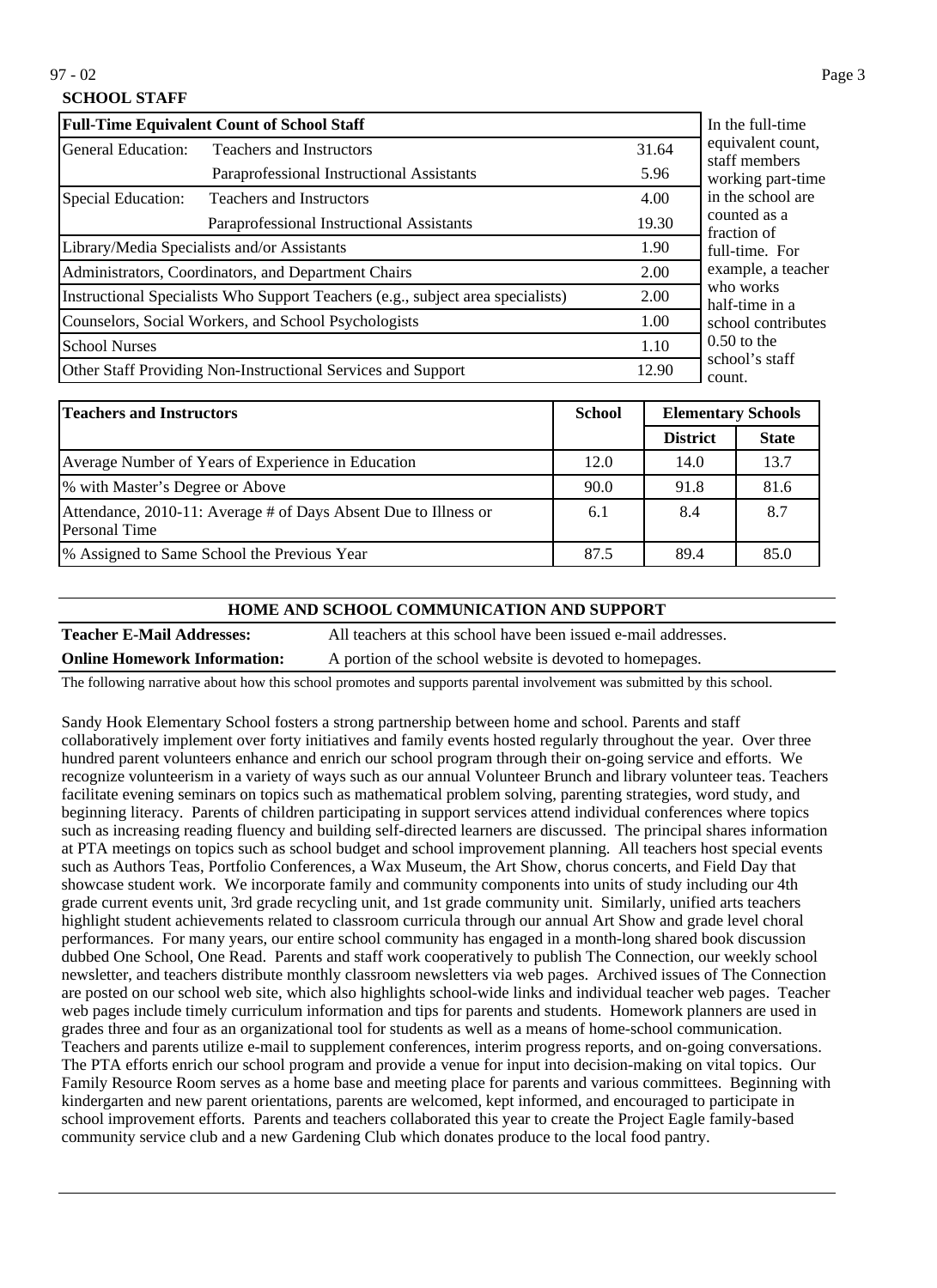| <b>Student Race/Ethnicity</b> |               |                |  |  |
|-------------------------------|---------------|----------------|--|--|
| <b>Race/Ethnicity</b>         | <b>Number</b> | <b>Percent</b> |  |  |
| American Indian               |               | 0.0            |  |  |
| Asian American                | 35            | 6.7            |  |  |
| <b>Black</b>                  | 16            | 3.1            |  |  |
| Hispanic                      | 31            | 6.0            |  |  |
| Pacific Islander              |               | 0.0            |  |  |
| White                         | 438           | 84.1           |  |  |
| Two or more races             |               | 0.2            |  |  |
| <b>Total Minority</b>         | 83            | 15.9           |  |  |

## **SCHOOL DIVERSITY**

### 2.1% **Percent of Minority Professional Staff:**

#### **Non-English Home Language :**

2.7% of this school's students (excluding prekindergarten students) come from homes where English is not the primary language.The number of non-English home languages is 8.

## **EFFORTS TO REDUCE RACIAL, ETHNIC AND ECONOMIC ISOLATION**

Below is the description submitted by this school of how it provides educational opportunities for its students to interact with students and teachers from diverse racial, ethnic, and economic backgrounds.

Recognizing the relative homogeneity of our school community, we strive to broaden students' understanding of, and appreciation for, diversity in the American culture and around the world. All students explore a wide range of people, cultures, and their respective contributions to society through units such as Passport Through the Arts, Wax Museum, and World Water Crisis. Literature studies include a rich variety of authors, characters, and themes. This year, we introduced an extra-curricular course in Chinese language. We also hosted a Chinese guest teacher, providing our students with a "day in the life" view of Chinese culture and education. Fourth grade students participated in weekly Mandarin language instruction in preparation for this year's sister school relationship with the Pudong Jincai Experimental Primary School in Shanghai, China. Families share customs, traditions, and descriptions of their unique backgrounds through a variety of presentations. We offer a comprehensive K-4 cultural arts program featuring artists and performers of diverse backgrounds. Our school community enthusiastically supports several community projects such as our town-sponsored Adopt a Family, Jump Rope for Heart, Turkey Trot, the 100th Day Celebration, and collections for our local food pantry. We recognize the service of veterans through our annual Veteran's Day celebration. Through a Responsive Classroom approach, Sandy Hook School develops a community of interdependent learners building the skills and abilities to be responsible and caring global citizens.

# **STUDENT PERFORMANCE AND BEHAVIOR**

| <b>Physical Fitness:</b> %<br><b>Reaching Health Standard</b><br>lon All Four Tests* | <b>School</b> | <b>District</b> | <b>State</b> | % of Schools in State with<br><b>Equal or Lower Percent</b><br><b>Reaching Standard</b> |
|--------------------------------------------------------------------------------------|---------------|-----------------|--------------|-----------------------------------------------------------------------------------------|
| Grade 4                                                                              | 89.0          | 78.6            | 50.9         | 98.2                                                                                    |
| <b>IGrade 6</b>                                                                      | N/A           | N/A             | N/A          | N/A                                                                                     |

\*Includes tests for flexibility, abdominal strength and endurance, upper-body strength and aerobic endurance.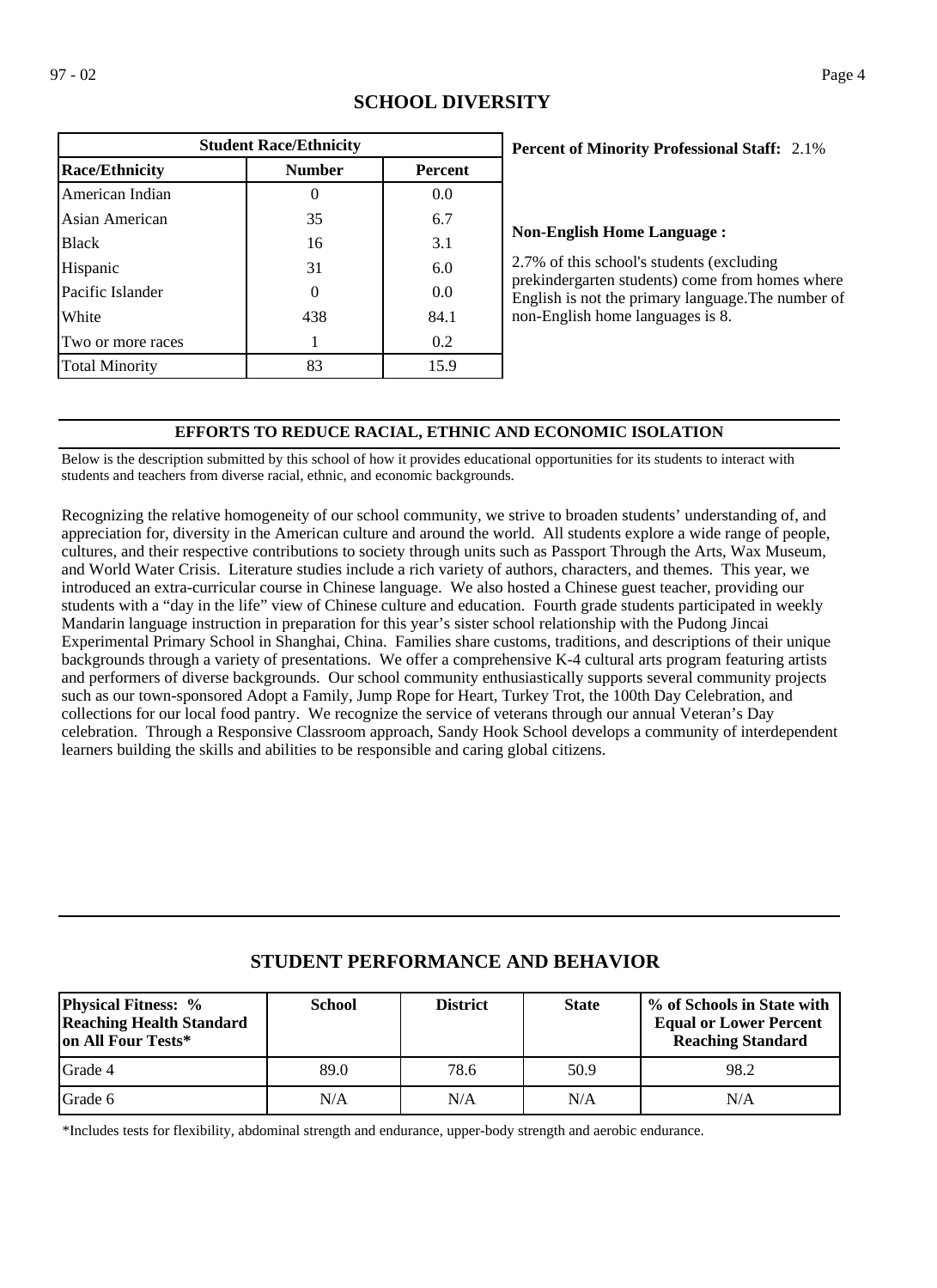| <b>Grade and CMT Subject</b><br>Area | <b>School</b> | <b>District</b> | <b>State</b> | % of Schools in State<br>with Equal or Lower<br><b>Percent Meeting Goal</b> |
|--------------------------------------|---------------|-----------------|--------------|-----------------------------------------------------------------------------|
| Grade 3 Reading                      | 87.6          | 80.8            | 59.2         | 97.8                                                                        |
| Writing                              | 89.0          | 84.1            | 62.7         | 95.7                                                                        |
| <b>Mathematics</b>                   | 90.9          | 89.7            | 66.5         | 93.1                                                                        |
| Grade 4<br>Reading                   | 81.7          | 84.5            | 64.1         | 81.7                                                                        |
| Writing                              | 84.5          | 87.5            | 65.3         | 85.3                                                                        |
| <b>Mathematics</b>                   | 85.8          | 90.4            | 68.0         | 80.3                                                                        |
| Grade 5<br>Reading                   | N/A           | N/A             | N/A          | N/A                                                                         |
| Writing                              | N/A           | N/A             | N/A          | N/A                                                                         |
| <b>Mathematics</b>                   | N/A           | N/A             | N/A          | N/A                                                                         |
| Science                              | N/A           | N/A             | N/A          | N/A                                                                         |
| Grade 6<br>Reading                   | N/A           | N/A             | N/A          | N/A                                                                         |
| Writing                              | N/A           | N/A             | N/A          | N/A                                                                         |
| <b>Mathematics</b>                   | N/A           | N/A             | N/A          | N/A                                                                         |

**Connecticut Mastery Test, Fourth Generation, % Meeting State Goal.** The Goal level is more demanding than the Proficient level, but not as high as the Advanced level, reported in the No Child Left Behind Report Cards.

> These results reflect he performance of tudents with coreable tests who were enrolled in the district at the time of esting, regardless of he length of time hey were enrolled in he district. Results or fewer than 20 tudents are not presented.

For more detailed CMT results, go to **[www.ctreports](http://www.ctreports/)**.

To see the NCLB Report Card for this school, go to [www.sde.ct.gov](http://www.sde.ct.gov/) and click on "No Child Left Behind."

| <b>Student Attendance</b> | School | <b>District Elementary Sch.</b> | <b>State Elementary Sch.</b> |
|---------------------------|--------|---------------------------------|------------------------------|
| 1\% Present on October 1  | 96.2   | 95.4                            | 95.9                         |

#### **Disciplinary Offenses**

Disciplinary offenses committed by students include all serious offenses, offenses involving drugs, alcohol, or tobacco, and all incidents resulting in suspension or expulsion.

#### **Truancy**

During the 2010-11 school year, No students qualified as truant under state statute. As these counts rely on school-level policies regarding unexcused adsences, they are not comparable between schools.

| <b>Number of Incidents by Disciplinary Offense Category, 2010-11</b> |                             |                       |  |  |
|----------------------------------------------------------------------|-----------------------------|-----------------------|--|--|
| <b>Offense Category*</b>                                             | <b>Location of Incident</b> |                       |  |  |
|                                                                      | School                      | <b>Other Location</b> |  |  |
| Violent Crimes Against Persons                                       | N/A                         | N/A                   |  |  |
| <b>Sexually Related Behavior</b>                                     | N/A                         | N/A                   |  |  |
| Personally Threatening Behavior                                      | N/A                         | N/A                   |  |  |
| Theft                                                                | N/A                         | N/A                   |  |  |
| Physical/Verbal Confrontation                                        | N/A                         | N/A                   |  |  |
| Fighting/Battery                                                     | N/A                         | N/A                   |  |  |
| <b>Property Damage</b>                                               | N/A                         | N/A                   |  |  |
| Weapons                                                              | N/A                         | N/A                   |  |  |
| Drugs/Alcohol/Tobacco                                                | N/A                         | N/A                   |  |  |
| <b>School Policy Violations</b>                                      | N/A                         | N/A                   |  |  |
| Total                                                                | 0                           | 0                     |  |  |

\* Counts by category may be suppressed to protect student privacy.